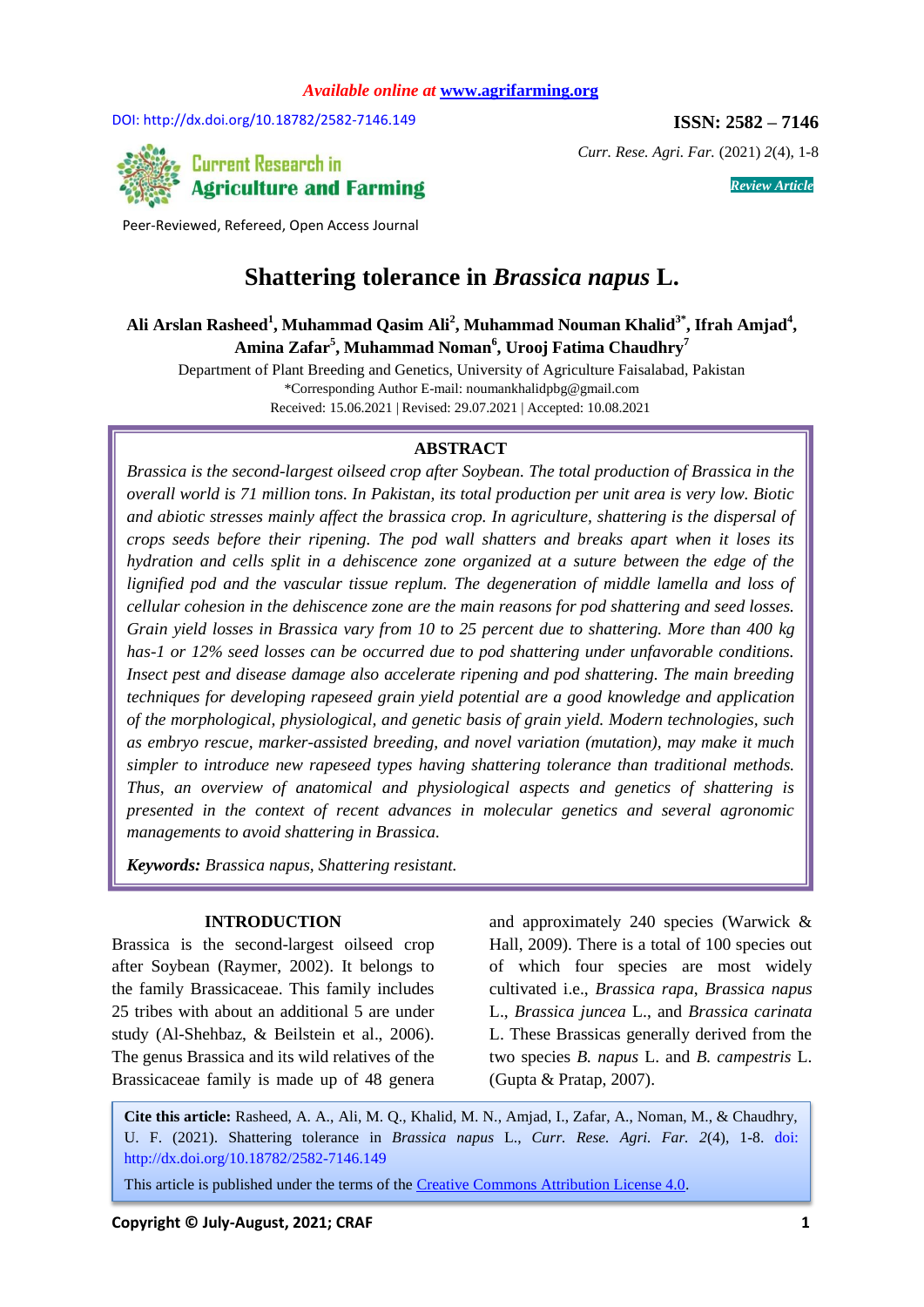It is confirmed by the studies of proteins and DNA that there are three basic genomes of the Brassica family. These three genomes make the oilseed crop species and tetraploid vegetables. Climate change is very crucial for the security of food especially in developing countries like Pakistan. Almost 38.5% of its population is related to agriculture and contributes 19.3% to the GDP of Pakistan. The total production of Brassica in the overall world is 71 million tons. But in Pakistan, its total production per unit area (349 thousand hectare) is very low. Its average yield per hectare is 785 kg (Go, 2019).

The oilseed crops are very beneficial for mankind. Especially in the case of human health it reduces the risk of heart disease, helps to boost up the immune system, helps to promote cell growth, helps to improve the body metabolism, helps in curing acute pancreatic, and most important is its oil has Antibacterial properties. It also lowers anxiety and depression. Brassica is mainly used as an oil for cooking and its protein as meal cakes for livestock feed. Almost every part of the Brassica family is useful. Including roots (rutabaga, turnip) flowers, (cauliflower, broccoli) stem, (kohlrabi) leaves(cabbage), buds (brussels sprouts) and seeds (rapeseed). The brassica group consists of high amounts of vitamin C, Vitamin K, Mn and soluble fiber (Nugrahedi, & Verkerk et al., 2015)

Pakistan has been constantly chronically deficient in its production. The main reason for growing the oilseed crops is to narrow the gap between consumption and production of edible oil. The main reasons for this gap are low soil fertility, imbalanced use of fertilizers, lack of advanced machinery for sowing and harvesting, and use of noncertified seeds. But recently oilseed attracted more attention due to increasing demand for healthy vegetable oils, biofuels, pharmaceuticals, and other oleochemical uses.

In agriculture, every crop faces a lot of problems. There are two main stresses i.e., biotic and abiotic which mainly affect the brassica crop. Due to adverse changes in climatic conditions, abiotic stresses like

drought, salinity, temperature, etc. mainly affect the brassica crop. During drought, there is a reduction in plant height, fewer photosynthetic pigments, a smaller number of branches per plant (Sadaqat, & Tahir et al., 2003). Reduction in Pollen germination and pollen tube length is due to high temperature in Brassica (Singh, & Kakani et al., 2008). Low temperature can cause a reduction in germination rate and seedling emergence. Whereas biotic stresses are like Alternariol Blight, Damping-off (Fusarium or Pythium species), Downy mildew (*Hyaloperonospora parasitica*), Leaf spot/target spot (*Alternaria species*), Powdery mildew (*Erysiphe cruciferarum*), White blister (*Albugo candida*), etc caused by special causal organisms. (Zheng, & Wilen et al., 1994) The pod wall shatters and breaks apart

when it loses its hydration and cells split in a dehiscence zone organized at a suture between the edge of the lignified pod and the vascular tissue replum (Morgan, & Bruce et al., 1998). Because to polygalacturonase's pectin degeneration, the dehiscence zone cell walls split along a line parallel to the middle lamella, resulting in the separation of the dehiscence zone cell walls. The pods open as they break off the vascular connections that travel from their wall to their replum via the dehiscence zone due to the usage of outside powers by interacting with other pods or racemes or the employment of collecting gear (Petersen, & Sander et al., 1996).

## **Shattering with its anatomical and Physiological Aspects:**

In agriculture, shattering is the dispersal of crops seeds before their ripening. From agriculture, prospective shattering is an undesirable process in the history of crop domestication (Jiang, & Fu et al., 2013). Shattering is the detachment of pod valves (encloses the seeds) from replum. It could occur due to the impacts of other plants (under windy conditions) or due to the impact of harvest machinery (during windrowing). There is an occurrence of the abscission layer (consists of thin-walled and non-lignified cells) in the sutures of siliquae of susceptible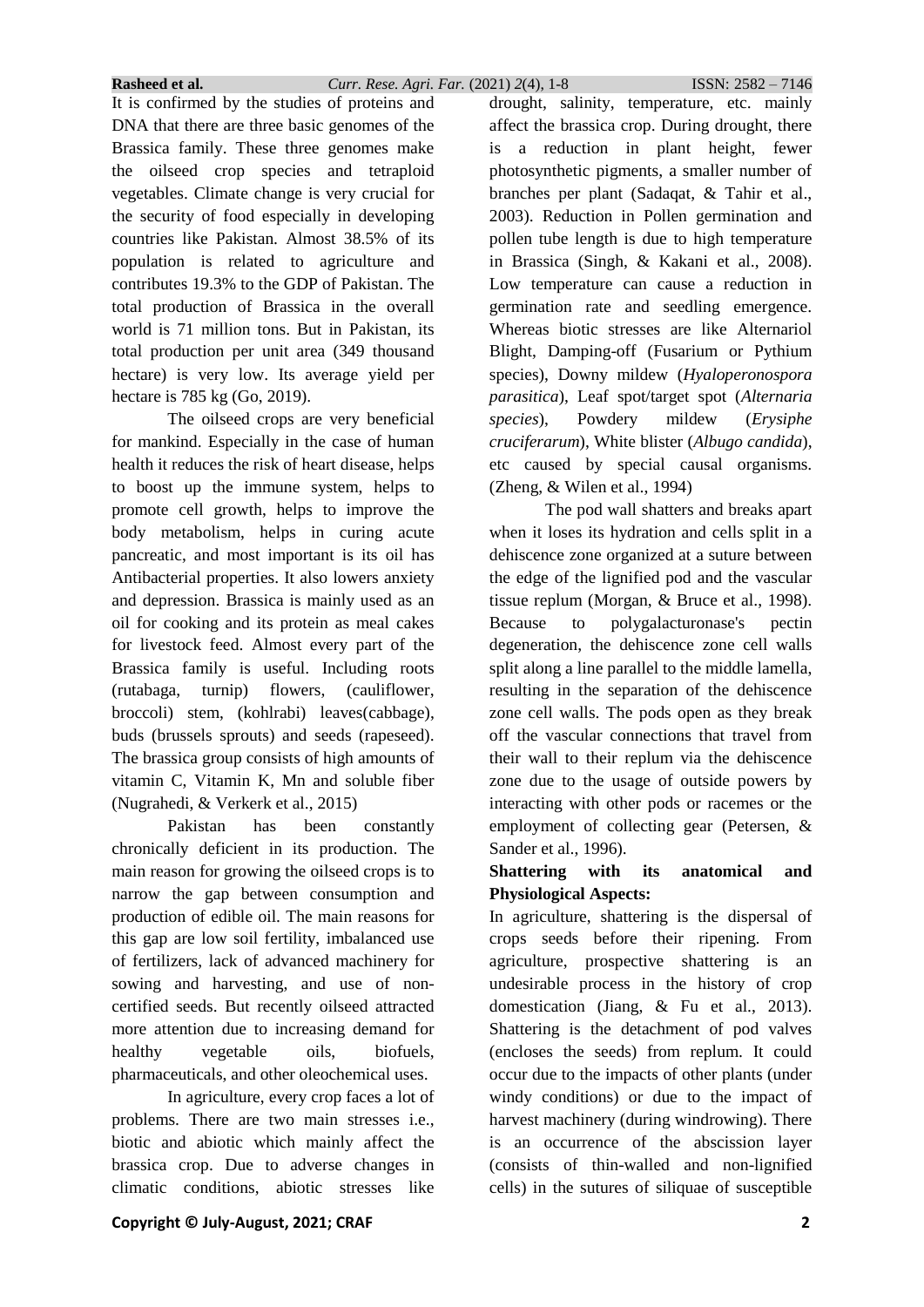Brassica. But absent in the Brassica rapa types. These abscission layers are prejudiced to pod shattering (Kadkol, & Beilharz et al., 1986). The gene named INDEHISCENT (IND) reduced the level of auxins in the dehiscence zone of the layer and this reduction causes the development of the abscission layer (Sorefan, & Girin et al., 2009). In *B. napus* there is strong evidence for enzyme action (beta 1,4 glucanase) present in the abscission layer, results in the degradation of the middle lamella (Meakin & ROBERTS, 1990) (MEAKIN & ROBERTS, 1990). The dehiscence zone is the main factor for the shattering of pods (Ferrándiz, 2002). The degeneration of middle lamella and loss of cellular cohesion in the dehiscence zone are the main reasons for pod shattering and seed losses (Lersten & Carlson, 2004) (Bennett, & Roberts et al., 2011). According to the results, Brassica oleracea exhibited enhanced glucanase activity in DZ cells, which corresponded with cell wall degradation at the site of fruit dehiscence (Kemmerer & Tucker, 1994). The use of antibodies against -glucanase revealed that the infusion of antibodies completely reduced the break quality in the abscission zone, while the progressions of this chemical and its appropriation were completely associated with abscission forms, demonstrating that glucanase is required for abscission (Sexton, & Durbin et al., 1980).

In some cases, hormones are also responsible for the shattering of plant cell walls. Ethylene, for example, has been linked to the processes of fruit ripening and abscission and has been found in the process of pod shattering (Abeles, & Morgan et al., 1992). The beginning of pod dehiscence has been linked to a spike in seed ethylene synthesis; furthermore, transitory peak ethylene production has been linked to an increase in glucanase movement, the enzyme responsible for the cell wall breakdown that leads to pod shattering (Oeller, & Lu et al., 1991). It has been shown that although ethylene does not induce dehiscence, it is responsible for speeding up the onset of senescence (John, & Drake et al., 1995).

According to one research, gibberellic acid is required for the long-term elongation of pods in oilseed rape (Bouttier & Morgan, 1992). In addition, the presence of INDEHISCENT protein in Arabidopsis fruit is needed for the protein's functions to be carried out (Arnaud, & Girin et al., 2010).

# **Genetics of Shattering in** *B. napus* **and** *B. Rapa***:**

Current research priorities to understand the genetics of Shattering included the crops like Barley (Kandemir, & Kudrna et al., 2000), Buckwheat, Grain Amaranth, and Oilseed Rape (*B. napus* L.). There is less genetic variation in *B. napus* as compared to *B. Rapa*. There are 2-3 genes responsible for determining shattering in *B. Rapa* var yellow and var brown sarsoon in a cross with Torch. Dominant epistatic interaction was found in their F2 segregation pattern. The result that appeared after a cross of Torch×DS-17-D was additive, non-additive genetic variance, and high broad-sense heritability (Kadkol, & Beilharz et al., 1986). It is reported that there are mutant genes that cause alteration in pod anatomy in the shattering zone of Arabidopsis. SHATTERPROOF1 (SHP1) and SHATTERPROOF2 (SHP2) are two genes responsible for the shattering phenotype. While their double recessive shp1 and shp2 produce non-shattering and there is not only absence of abscission layer but also reduced lignification of margin cells (Liljegren, & Ditta et al., 2000). The development of the abscission layer in the dehiscent zone of Arabidopsis is due to gene ALCATRAZ (ALC). The mutant phenotype alc does not contain an abscission layer (Rajani & Sundaresan, 2001). Further research has shown that IND influences lignification of the valve margins and differentiation of the abscission layer by regulating auxins levels (Sorefan, & Girin et al., 2009).

# **Losses due to Shattering**

Even when harvesting is done mechanically, shattering causes massive losses to Brassica. Grain yield losses in Brassica vary from 10 to 25 percent due to shattering (Price, & Hobson et al., 1996). Insect pest and disease damage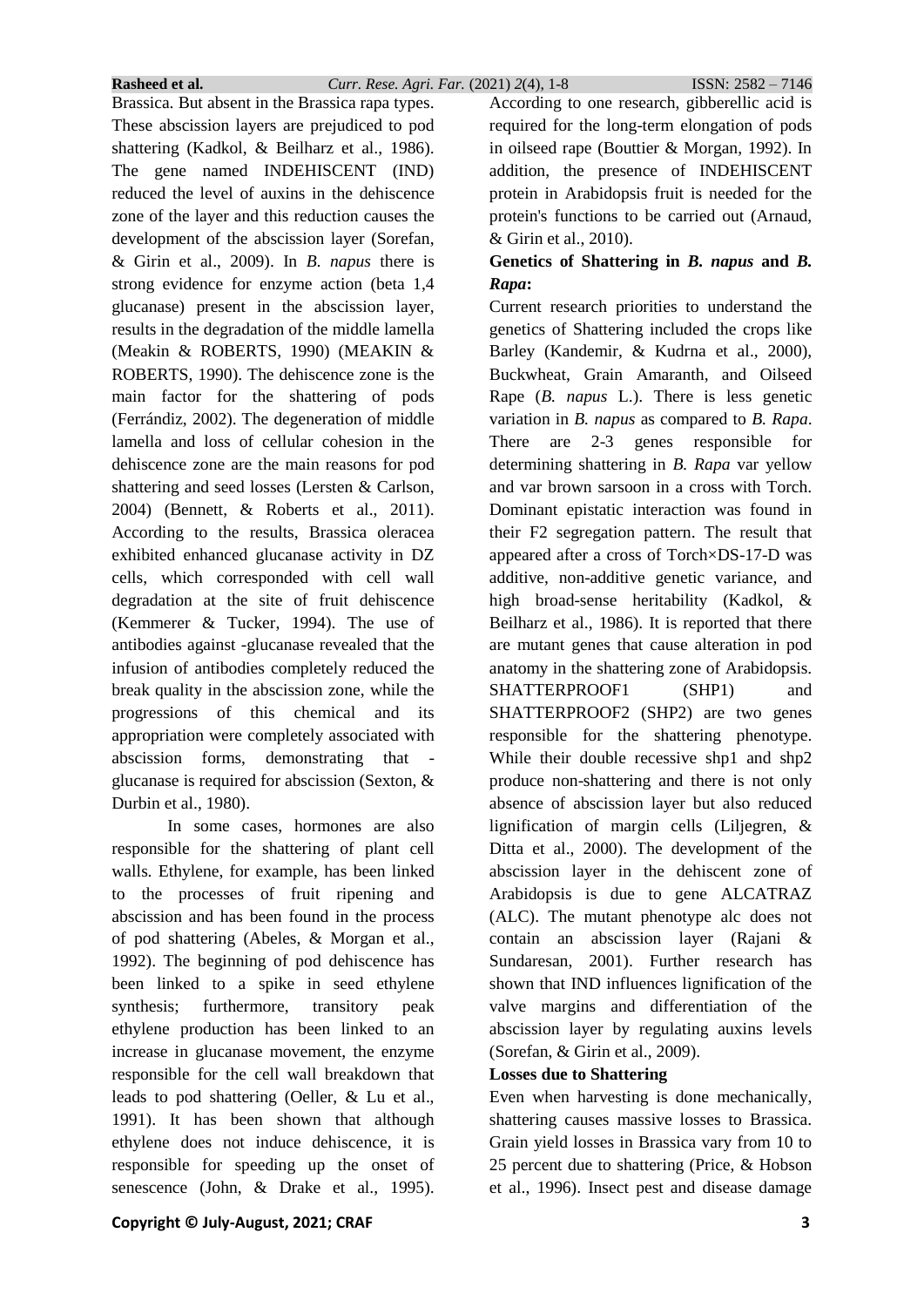also accelerate ripening and pod shattering (Rameeh, 2013) If harvesting is postponed due to poor weather conditions, then shattering can cause 50% yield losses in Canola (Price, & Hobson et al., 1996). If the shedding of seed continues in soil, then it gives rise to weed control problems in upcoming years (Malhi, & Gan et al., 2007). Large seed losses may occur if there is a delay in straight and strong winds occur (Vera, & Downey et al., 2007). It is documented that in cruciferous crops (*B. napus* L, B. juncea L, *B. Rapa* L, Sinapis alba L.) pod shattering resistance is variable (Brown et al., 1997). Moreover, it is described that yield loss for juncea mustard and napus canola: both lose more than 7% of the total seed yield. He also reported that yield losses were lowest for Rapa (2.4%) and juncea (3.8%) canola. When dry weather existed between physiological maturity and straight combining, along with wind movement under the crop canopy, pods broke or split open, resulting in rapid seed loss (Gan, & Yu et al., 2007). (Price, & Hobson et al., 1996) described the losses in winter rape and spring rape. He documented those overall losses in winter rape due to direct cutting are 11% and 4.7 % to 6.4% were from natural shedding. Whereas in the case of spring rape losses are 1.7% to 4.9% for direct cutting and 1.2% to 2.0% for natural shedding.

### **Shattering in** *Brassica napus L.*

Rapeseed is more prone to shattering. The main breeding techniques for developing rapeseed grain yield potential are a good knowledge and application of the morphological, physiological, and genetic basis of grain yield related features in different climatic conditions (Bruce, & Edmeades et al., 2002, & Chauhan, & Singh et al., 2011). Tolerance to shattering is very important for the enhancement of grain yield in rapeseed because crop matures under warm environments and windy summer conditions (Rameeh, 2013). The yield losses in rapeseed are partitioned into two durations, one is before and the other is during harvesting (Chandler, & Corbesier et al., 2005). Progressive ripening (among the plants and

between the plants) also influenced the Brassica napus L. (when it is cultivated on a large scale) during harvesting of ripe and immature siliques (Pari, & Assirelli et al., 2012). Even a short period of rapid dehydration can cause a 60% loss of water in siliques and become vulnerable to shattering and causes notable seed losses (Squires, & Gruwel et al., 2003). The weed infestation also increased due to seed losses; this infestation declines the yield of the crop which follows rapeseed in crop rotation. More than 400 kg has-1 or 12% seed losses can be occurred due to pod shattering under unfavorable conditions. (Kosteckas & Marcinkevičiene, 2009). Fully maturation of pods a is more susceptible to splitting which results into the pod shattering and seed losses (Child, & Summers et al., 2003).

## **How we can reduce shattering:**

There is tension in pods of plants which is build-up due to the lignification of the cells that surround the zone of dehiscence at the final stage of pod making and this tension causes pod shattering. (Roberts, & Elliott et al., 2002). Thus, pod shattering can be decreased by decreasing tension in the pod wall or by widening the dehiscence zone. Preharvest seed can be decreased by reducing the maturation time of Brassica napus L (Cavalieri, & Lewis et al., 2014).

# **Agronomic Management Against shattering in** *Brassica napus L.*

The improvement of an ideotype that portrays oilseed rape as progressively resistant to seed misfortune at collect and keeps up elite agronomically relies on the identification of numerous structural characters (Thurling, 1991). These will include the morphological characteristics of the whole plant and raceme, as well as the morphology of individual pods and the interaction of various aspects. As a result of the canopy's character development, a considerable amount of unit shattering occurs inside the crop canopy before harvesting and during harvesting, resulting in pods thumping against one another or stems and branches falling against one another. Other plant characteristics, such as the number of unit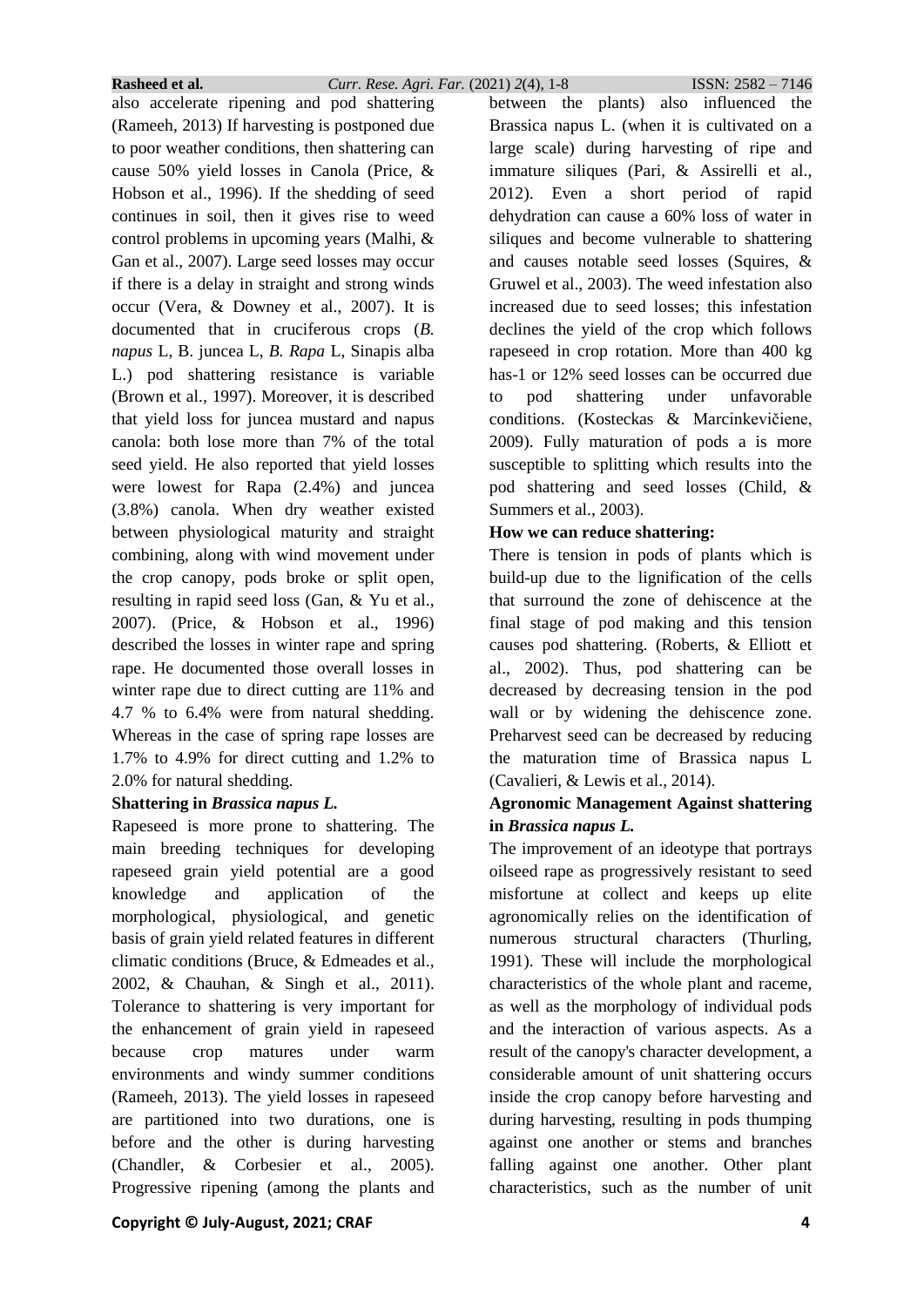points, case length, and breadth, are likely to have a significant impact on mechanical damage (Jonsson & Bengtsson, 1970).

In Pakistan Brassica napus L is cultivated conventionally. Almost 140-160 ha-1 laborers are required for the production of rapeseed in Pakistan. Whereas in other countries (Europe and Canada) 15 labors ha-1 could meet the demand. Rapeseed production is negatively affected due to inept mechanically harvesting procedures and that's why farmers prefer other crops (Wheat, Rice, etc.) in the growing season (ZHANG, & Jun et al., 2012). Delay in harvesting is also a good technique for the estimation of shattering tolerance in rapeseed and making it more tolerant of shattering. Proper land and seedbed preparation also reduced yield losses due to shattering. The seedbed of Rapeseed should be invariable, strong, and moist which enables good seed and soil contact (Tamoor, & Tariq et al., 2018). Equal distribution of the crop residuals, properly organized crop rotations are the requirements of less or minimum tillage, which will create moist, constant, and strong seedbed (Shekhawat, & Rathore et al., 2012). Rapeseed and Mustard have the highest Sulphur requirement among all oilseed crops. One bag of potassium sulfate is enough for good yield and better performance of rapeseed (Mustafa, 2019). The number of irrigations is an important factor for working out of rapeseed. Mostly it needs three irrigations first right after the first month of crop sowing, second at the flowering stage and third is at the seed formation stage. Increased in water amount will increase the water potential of leaves and pods and there will be less shattering. Weeds compete with plants for water, light, and space. Some common weeds for rapeseed are Cleavers, Bassia scoparia, Creeping thistle, Field penny-cress, etc. Proper weed management with herbicides is done to increase the profit and control the shattering. Optimum crop geometry, an equal proportion of NPK fertilizers, mixing of FYM and intercultural operations are good agronomical tools to reduce the shattering in rapeseed. Swathing and direct harvesting are two methods for harvesting of rapeseed (Mustafa, 2019). Use of well-equipped (extended cutter bar table and vertical double knife active dividers) and adjusted combine harvester reels (Špokas & Steponavičius, 2014). The use of good harvest management techniques can also decrease the footprint of unideal meteorological conditions due to pod shattering in rapeseed (Gan, & Malhi et al., 2008).

### **Genetic Improvements of Brassica. Napus L against Shattering:**

Despite the fact that resistance of Brassica napus to shattering is decreased by current breeding methods, certain resistance lines may be found in the diploid progenitors of *B. napus* (B. oleracea and *B. Rapa*), as well as other Brassicaceae members (particularly Brassica juncea, B. carinata, and B. nigra) (MacDonald & Ingram, 1986). The existence of shattering resistant properties in *B. napus* is difficult to establish. Modern technologies, such as embryo rescue, marker-assisted breeding, and novel variation (mutation), on the other hand, may make it much simpler to introduce new rapeseed types into the crop. If we alter the thickness of the pod wall, we may be able to mitigate the detrimental consequences of dehydration (Morgan, & Bruce et al., 1998). The incorporation of such enzymes prevents the dehiscence layer from dissolving and enhances the material's shattering resistance (Jenkins, & Paul et al., 1996).

#### **REFERENCES**

- Abeles, F. B., Morgan, P. W., & Saltveit, M. E. (1992). Ethylene in plant biology Academic Press San Diego. *Ethylene in plant biology. 2nd ed. Academic Press, San Diego, CA.*
- Al-Shehbaz, I. A., Beilstein, M. A., & Kellogg, E. A. (2006). Systematics and phylogeny of the Brassicaceae (Cruciferae): an overview. *Plant Systematics and Evolution*, *259*(2), 89- 120.
- Arnaud, N., Girin, T., Sorefan, K., Fuentes, S., Wood, T. A., Lawrenson, T., & Østergaard, L. (2010). Gibberellins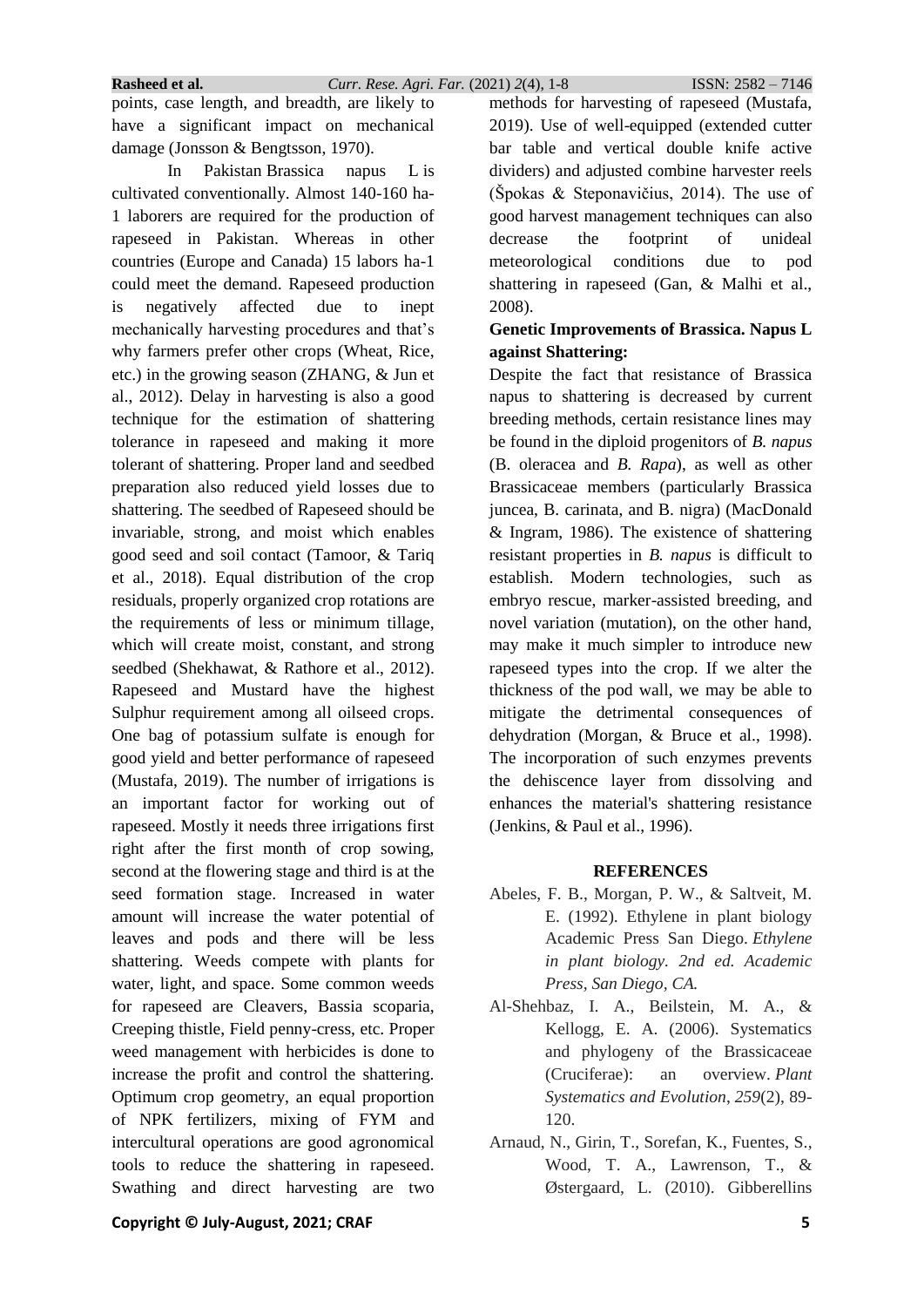**Rasheed et al.** *Curr. Rese. Agri. Far.* (2021) *2*(4), 1-8 ISSN: 2582 – 7146

control fruit patterning in Arabidopsis thaliana. *Genes & development*, *24*(19), 2127-2132.

- Bennett, E. J., Roberts, J. A., & Wagstaff, C. (2011). The role of the pod in seed development: strategies for manipulating yield. *New Phytologist*, *190*(4), 838-853.
- Bouttier, C., & Morgan, D. G. (1992). Development of oilseed rape buds, flowers, and pods in vitro. *Journal of Experimental Botany*, *43*(8), 1089- 1096.
- Brown, J., Brown, A. P., Davis, J. B., & Erickson, D. (1997). Intergeneric hybridization between Sinapis alba and Brassica napus. *Euphytica*, *93*(2), 163-168.
- Bruce, W. B., Edmeades, G. O., & Barker, T. C. (2002). Molecular and physiological approaches to maize improvement for drought tolerance. *Journal of experimental botany*, *53*(366), 13-25.
- Cavalieri, A., Lewis, D. W., & Gulden, R. H. (2014). Pod drop and pod shatter are not closely related in canola. *Crop Science*, *54*(3), 1184-1188.
- Chandler, J., Corbesier, L., Spielmann, P., Dettendorfer, J., Stahl, D., Apel, K., & Melzer, S. (2005). Modulating flowering time and prevention of pod shatter in oilseed rape. *Molecular Breeding*, *15*(1), 87-94.
- Chauhan, J. S., Singh, K. H., Singh, V. V., & Kumar, S. (2011). Hundred years of rapeseed-mustard breeding in India: accomplishments and future strategies. *Indian J Agric Sci*, *81*(12), 1093-1109.
- Child, R. D., Summers, J. E., Babij, J., Farrent, J. W., & Bruce, D. M. (2003). Increased resistance to pod shatter is associated with changes in the vascular structure in pods of a resynthesized Brassica napus line. *Journal of Experimental Botany*, *54*(389), 1919-1930.
- Ferrándiz, C. (2002). Regulation of fruit dehiscence in Arabidopsis. *Journal of*

*Experimental Botany*, *53*(377), 2031- 2038.

- Gan, Y., Malhi, S. S., Brandt, S. A., & McDonald, C. L. (2008). Assessment of seed shattering resistance and yield loss in five oilseed crops. *Canadian Journal of plant science*, *88*(1), 267- 270.
- Gan, Y., Yu, H., Peng, J., & Broun, P. (2007). Genetic and molecular regulation by DELLA proteins of trichome development in Arabidopsis. *Plant physiology*, *145*(3), 1031-1042
- Go, P. (2019). Economic survey of Pakistan, Islamabad.
- Gupta, S. K., & Pratap, A. (2007). History, origin, and evolution. *Advances in botanical research*, *45*, 1-20.
- Jenkins, E. S., Paul, W., Coupe, S. A., Bell, S. J., Davies, E. C., & Roberts, J. A. (1996). Characterization of an mRNA encoding a polygalacturonase expressed during pod development in oilseed rape (Brassica napus L.). *Journal of Experimental Botany*, *47*(1), 111-115.
- Jiang, Y., Fu, X., Wen, M., Wang, F., Tang, Q., Tian, Q., & Luo, K. (2013). Overexpression of an nsLTPs-like antimicrobial protein gene (LJAMP2) from motherwort (Leonurus japonicus) enhances resistance to Sclerotinia sclerotiorum in oilseed rape (Brassica napus). *Physiological and molecular plant pathology*, *82*, 81-87.
- John, I., Drake, R., Farrell, A., Cooper, W., Lee, P., Horton, P., & Grierson, D. (1995). Delayed leaf senescence in ethylene‐deficient ACC‐oxidase antisense tomato plants: molecular and physiological analysis. *The Plant Journal*, *7*(3), 483-490.
- Jonsson, R., & Bengtsson, L. (1970). Yellowseeded rape and turnip rape. 1. Influence of breeding for yellow seeds upon yield and quality properties. *Sveriges Utsadesforenings Tidskrift*, *80*(2-3), 149-55.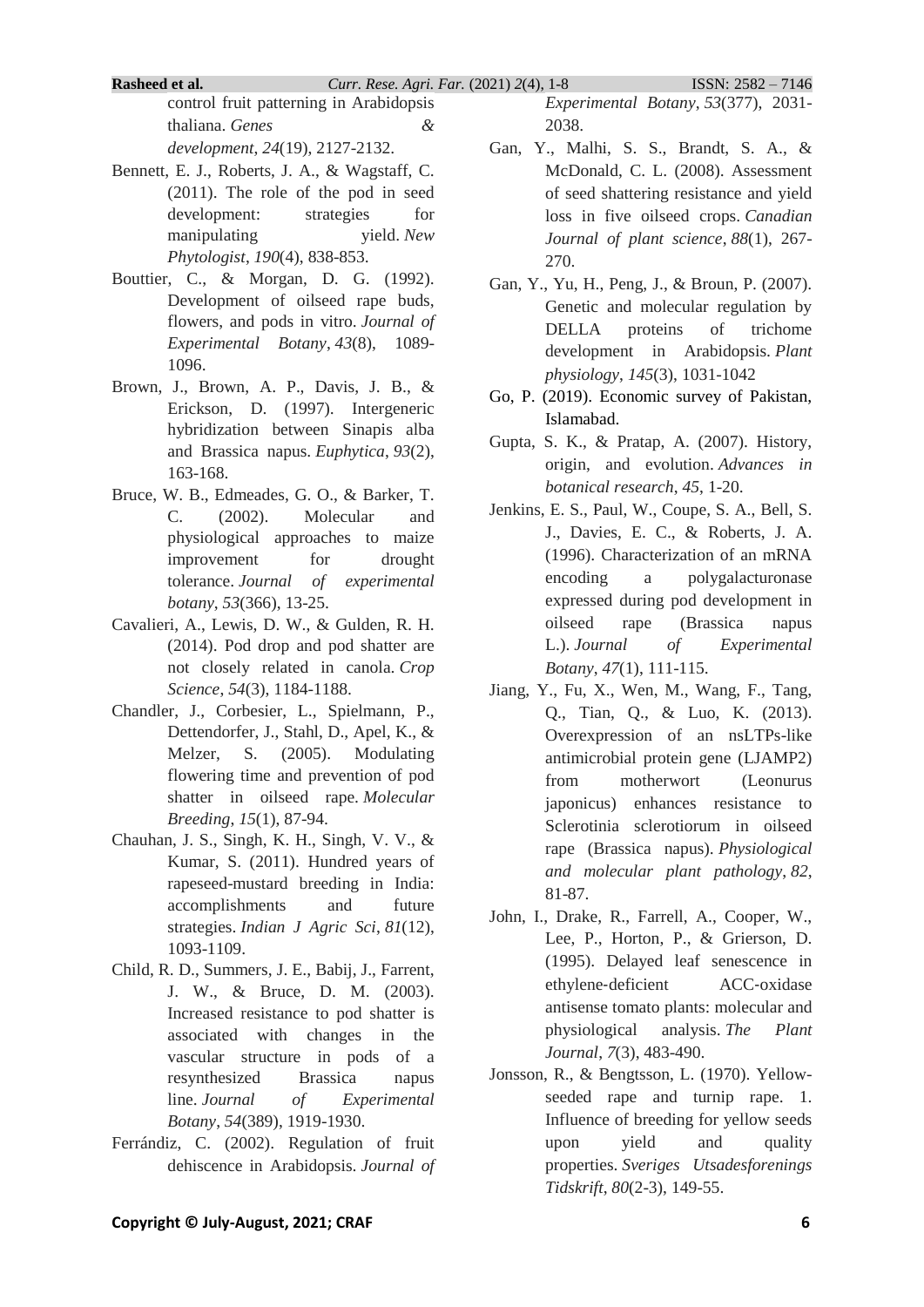**Rasheed et al.** *Curr. Rese. Agri. Far.* (2021) *2*(4), 1-8 ISSN: 2582 – 7146

- Kadkol, G. P., Beilharz, V. C., Halloran, G. M., & MacMillan, R. H. (1986). Anatomical basis of shatter-resistance in the oilseed Brassicas. *Australian journal of botany*, *34*(5), 595-601.
- Kandemir, N., Kudrna, D. A., Ullrich, S. E., & Kleinhofs, A. (2000). Molecular marker assisted genetic analysis of head shattering in six-rowed barley. *Theoretical and Applied Genetics*, *101*(1-2), 203-210.
- Kemmerer, E. C., & Tucker, M. L. (1994). Comparative study of cellulases associated with adventitious root initiation, apical buds, and leaf, flower, and pod abscission zones in soybean. *Plant Physiology*, *104*(2), 557-562.
- Kosteckas, R., & Marcinkevičiene, A. J. A. R. (2009). The integrated evaluation of the influence of catch crops and manure on spring barley agrocenosis in organic farming. *Agronomy Research*, *1*, 355-362.
- Liljegren, S. J., Ditta, G. S., Eshed, Y., Savidge, B., Bowman, J. L., & Yanofsky, M. F. (2000). SHATTERPROOF MADS-box genes control seed dispersal in Arabidopsis. *Nature*, *404*(6779), 766- 770.
- MacDonald, M. V., & Ingram, D. S. (1986). Towards the selection in vitro for resistance to Alternaria brassicicola (Schw.) Wilts., in Brassica napus ssp. oleifera (Metzg.) Sinsk., winter oilseed rape. *New phytologist*, *104*(4), 621-629.
- Malhi, S. S., Gan, Y., & Raney, J. P. (2007). Yield, seed quality, and sulfur uptake of Brassica oilseed crops in response to sulfur fertilization. *Agronomy Journal*, *99*(2), 570-577.
- Meakin, P. J., & ROBERTS, J. A. (1990). Dehiscence of fruit in oilseed rape (Brassica napus L.) I. Anatomy of pod dehiscence. *Journal of Experimental Botany*, *41*(8), 995-1002.
- Morgan, C. L., Bruce, D. M., Child, R., Ladbrooke, Z. L., & Arthur, A. E. (1998). Genetic variation for pod shatter resistance among lines of oilseed rape developed from synthetic *B. napus*. *Field Crops Research*, *58*(2), 153-165.
- Mustafa, H. S. (2019). Prospects of Oilseeds in Pakistan.
- Nugrahedi, P. Y., Verkerk, R., Widianarko, B., & Dekker, M. (2015). A mechanistic perspective on process-induced changes in glucosinolate content in Brassica vegetables: A review. *Critical Reviews in Food Science and Nutrition*, *55*(6), 823-838.
- Oeller, P. W., Lu, M. W., Taylor, L. P., Pike, D. A., & Theologis, A. (1991). Reversible inhibition of tomato fruit senescence by antisense RNA. *Science*, *254*(5030), 437-439.
- Pari, L., Assirelli, A., Suardi, A., Civitarese, V., Del Giudice, A., Costa, C., & Santangelo, E. (2012). The harvest of oilseed rape (Brassica napus L.): The effective yield losses at on-farm scale in the Italian area. *biomass and bioenergy*, *46*, 453-458.
- Petersen, M., Sander, L., Child, R., van Onckelen, H., Ulvskov, P., & Borkhardt, B. (1996). Isolation and characterisation of a pod dehiscence zone-specific polygalacturonase fromBrassica napus. *Plant molecular biology*, *31*(3), 517-527.
- Price, J. S., Hobson, R. N., Neale, M. A., & Bruce, D. M. (1996). Seed losses in commercial harvesting of oilseed rape. *Journal of Agricultural Engineering Research*, *65*(3), 183- 191.
- Rajani, S., & Sundaresan, V. (2001). The Arabidopsis myc/bHLH gene ALCATRAZ enables cell separation in fruit dehiscence. *Current Biology*, *11*(24), 1914-1922.
- Rameeh, V. (2013). Effect of salinity stress on yield, component characters and nutrient compositions in rapeseed